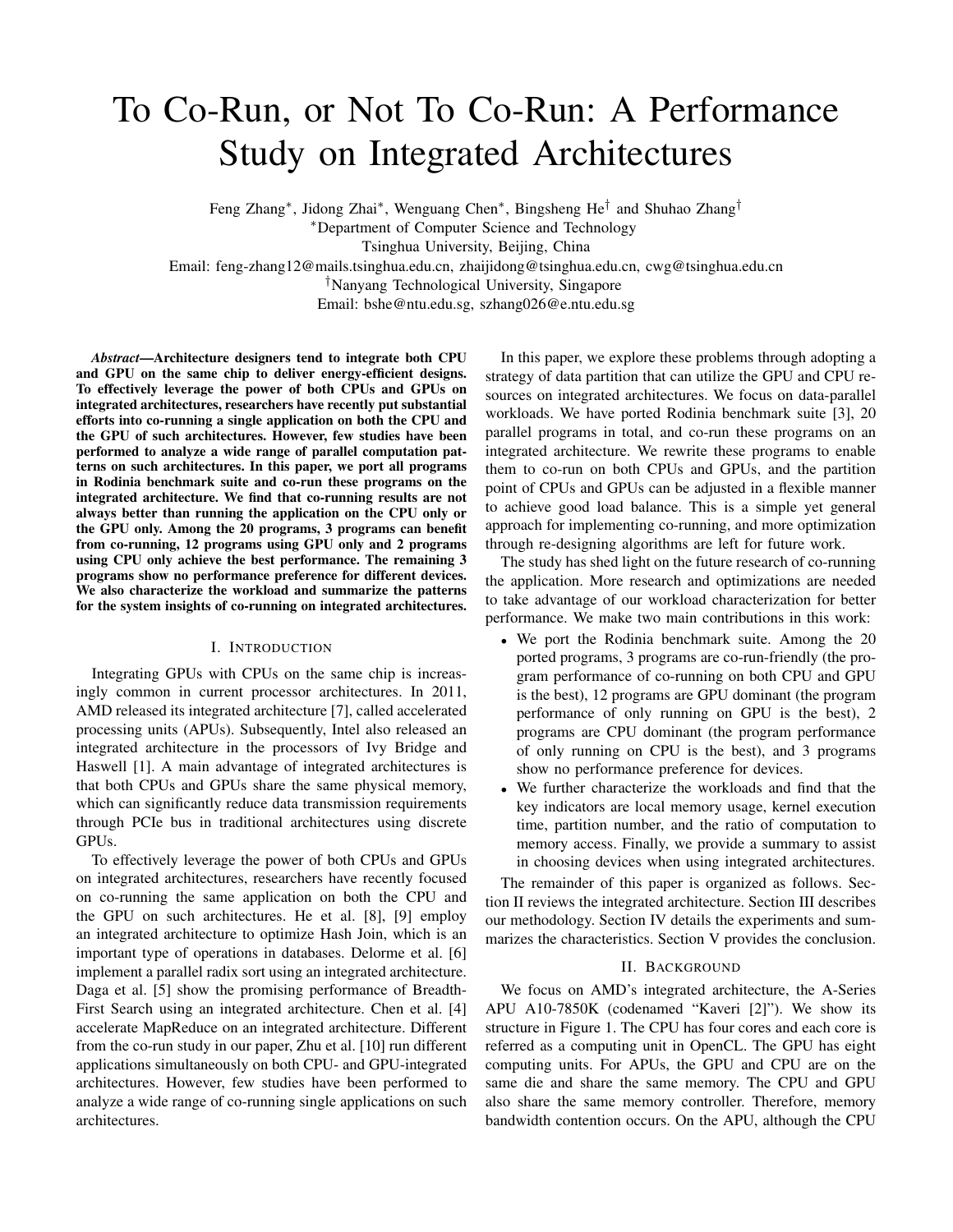and GPU are on the same chip, they still have different memory bandwidths. The bandwidth provided for GPUs is higher than the bandwidth provided for CPUs.



Fig. 1. AMD integrated architecture (AMD A10-7850K)

OpenCL is an open standard computing language and uses a context for managing objects. An OpenCL context can associate with a number of computing devices such as CPUs and GPUs. For each device, we need to create a separate command queue to launch kernels. In OpenCL, each thread is a work item, and a certain number of work items are organized as a workgroup. A work group can run on only one computing unit. The work items within a group can communicate through local memory and global memory, and they are synchronized through barrier operations. Work items from different workgroups cannot communicate directly, and we cannot synchronize them through barrier operations. This flexibility allows us to separate part of workgroups to CPUs if the original program only uses GPUs. Similar ideas are used in [6], [8].

#### III. METHODOLOGY

In the integrated architecture, we distribute workloads to both CPUs and GPUs. Most current benchmarks are designed for CPU-only or GPU-only, and few benchmarks are for corun. In this study, we focus on data-parallel programs that are written in OpenCL.

# *A. Implementation*

To write an OpenCL program, we first need to create a context, and create command queues within the context. Second, we use the function clEnqueueNDRangeKernel() to enqueue a command to execute a kernel on a device. After the enqueue operation, we use the function clFlush() to guarantee those OpenCL commands have been issued to the associated CPU or GPU. Third, we use the function clWaitForEvents() to wait for executions to complete. After the execution of the kernel, we need to release OpenCL resources.

In our implementation, we first change the code and create two devices and two command queues in a shared context instead of one device and one command queue. Second, we implement a new function, clEnqueueNDRangeKernel\_fusion(), instead of the original clEnqueueNDRangeKernel() function.



Fig. 2. Replacement for clEnqueueNDRangeKernel.

Our pseudo-code is presented in Figure 2. In Step 1, we calculate the work item numbers for CPUs and GPUs, and their starting number. In Step 2, we launch kernels for CPUs and GPUs. In Step 3, we use two queues and two events to perform the synchronization. Third, we release two devices and two queues. We define a global offset to determine the workload proportion for CPUs and GPUs. If the global offset is 0 or 100 %, we only execute the program on one device. Moreover, an OpenCL program can have more than one kernel. We select the main kernel contributing to the most fraction of the execution time for preventing inter-kernel impact of corun, which facilitates characteristics analysis.

# *B. Workload Characterizations*

We divide the tested programs into two categories: co-run friendly and co-run unfriendly. We then subdivide the co-run unfriendly category into three subcategories: GPU dominant, CPU dominant, and performance similar.

Co-run-friendly programs: Co-run-friendly programs achieve the best performance when we use GPUs and CPUs together to process the workload.

GPU-dominant programs: GPU-dominant programs achieve the best performance when we only use GPUs to process the workload.

CPU-dominant programs: CPU-dominant programs achieve the best performance when we only use CPUs to process the workload.

Performance similar programs: Performance similar programs are programs that exhibit no preference for devices using different proportional distributions.

We provide the classification results in Table I. To avoid the effect of random errors, we define the threshold for each category. We define the CorunIndicator and DeviceChoosingIndicator as follows. Programs are considered co-run-friendly only when *CorunIndicator* is less than 0.85. For co-run unfriendly programs, the programs with *DeviceChoosingIndicator* less than -0.4 are considered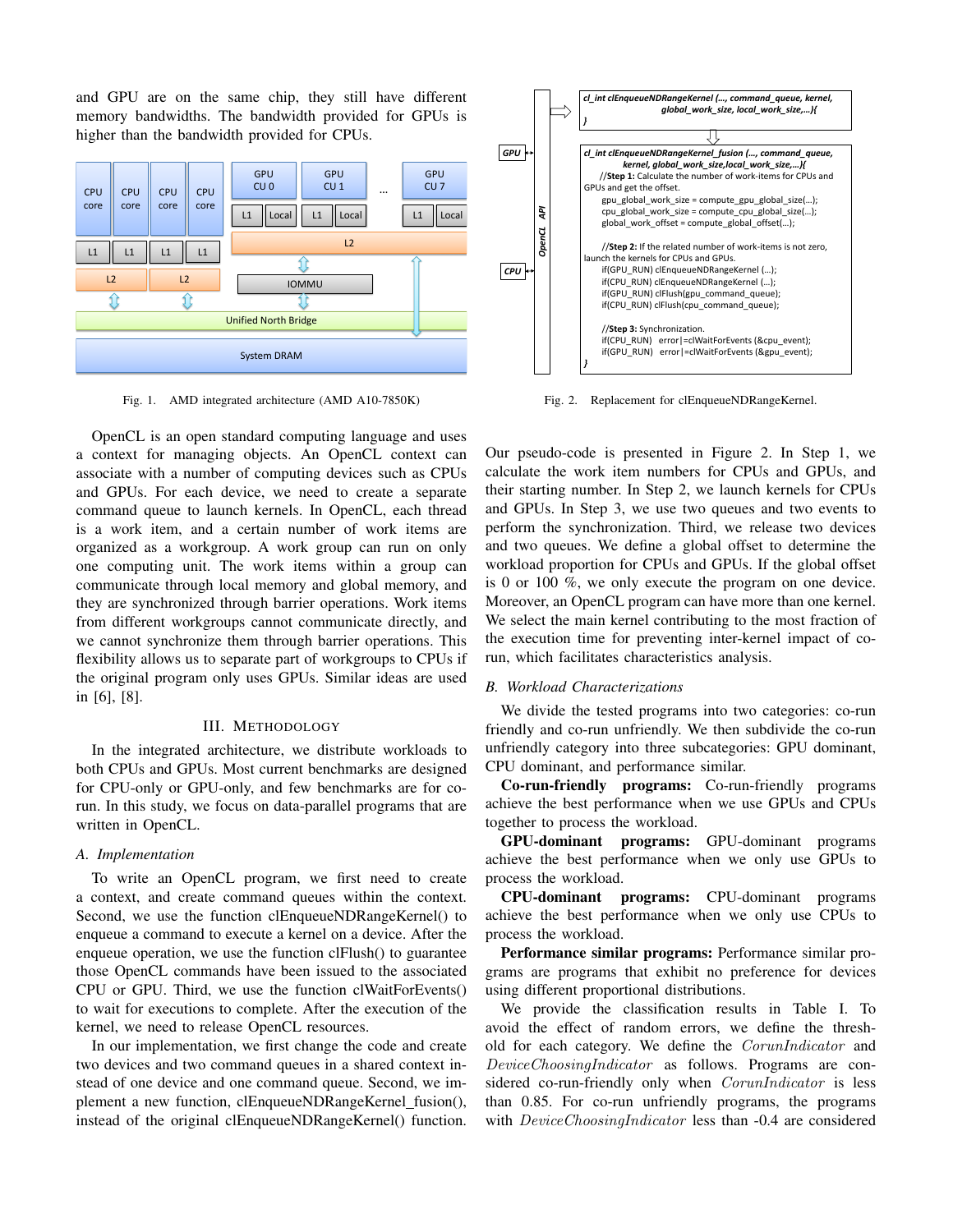CPU-dominant, the programs with DeviceChoosingIndicator greater than 0.4 are considered GPU-dominant, while others are performance similar. We choose the boundary values artificially.

$$
CorunIndicator = \frac{min\_all}{min\_atipodes}
$$
 (1)

$$
DeviceChoosing Indicateor = \frac{t_{cpu\_100} - t_{cpu\_0}}{min\_atipodes}
$$
 (2)

$$
min\_all = min(t_{cpu\_0}, ..., t_{cpu\_100})
$$
\n(3)

$$
min\_atipodes = min(t_{cpu\_0}, t_{cpu\_100})
$$
 (4)

 $t_{cpu\_i}$  is the time when the CPU process i% workloads.  $min(t_{cpu\_i}, t_{cpu\_j})$  is the minimum value of  $t_{cpu\_i}$  and  $t_{cpu\_j}$ .  $min(t_{cpu\_i}, ..., t_{cpu\_j})$  is the minimum value from  $t_{cpu\_i}$  to  $t_{cpu}$ , The i and j can be a number from 0 to 100.

### IV. EXPERIMENTAL EVALUATION

#### *A. Co-run Results*

We evaluate the Rodinia benchmark suite [3] according to our classification and conduct experiments on A10-7850K. We vary the CPU workload portion from 0 to 100% at an interval of 10%. We list the input size for each program in Table I. We also list the name of the main kernel for each program. Certain programs have more than one dominant function. We then choose the kernel according to the significance in the program. The Rodinia benchmark suite divides the running time into different stages. For example, Leukocyte provides six stages: device initialization, data allocation, data copy in, kernel running, data copy out, and resource release. The kernel running stage takes more than 90% of the time. Because we co-run CPUs and GPUs to parallelize the kernel, we are only concerned about the kernel stage of the programs. We refer to the kernel stage as the computation stage because certain programs have more than one kernel stage and contain a small amount of data transmission between different kernels. The co-run results are shown in Figure 3.

## *B. Performance Characteristics Profile*

We find that the key indicators are (1) local memory usage, (2) kernel execution time, (3) partition number (where partition number refers to the total thread number divided by the thread number equals the partition number on the selected dimension), and (5) the ratio of computation to memory access. In addition, insufficient thread number also influences co-running results. The characteristics of the four types of programs are given below.

*1) Co-run-friendly programs (KM, HW, and GE):* Co-runfriendly programs have sufficient kernel execution time and do not use local memory. The partition number of co-run-friendly programs is not excessive. The program performance on GPUs is similar to the performance on CPUs.

*2) GPU-dominant programs (PF, HS, BP, LC, SRAD, SC, CFD, PTHF, MD, BT, DWT, and LU):* GPU-dominant programs usually have well-structured parallelism, which can fully utilize GPU performance. Moreover, if the kernel time is short or the partition number is high, which gives the CPU limited performance space, the program is GPU-dominant. Local memory is friendlier to GPUs than to CPUs; therefore, programs that use local memory intensively are likely to be GPU dominant.

*3) CPU-dominant programs (NN, and MC):* If programs have low vector compute to memory ratios or the average kernel time is low, the programs will run poorly on GPUs. These programs will be CPU dominant.

*4) Performance similar programs (NW, BFS, and HS):* For performance similar programs, programs running on GPUs perform well but do not represent the best configuration. This type of program typically has substantial partition numbers or inadequate threads in a workgroup.

As an example, we show the profiling results for the KM, which is a co-run friendly program. The average kernel time is 24 ms that is sufficient and it does not use local memory. The partition number is 1930 that is considered reasonable. Moreover, the execution time for CPU only and GPU only are 2.1 sec and 2.8 sec, which are similar.

#### V. CONCLUSION

In this paper, we analyze the characteristics of co-running a single application on both the CPU and the GPU of an integrated architecture. On AMD's APU A10-7850K, we demonstrate that 1) co-running a single application may not always deliver a better performance than running it on a single processor due to memory contention, 2) careful design and optimizations are required for future research of co-running a single application on the integrated architecture.

#### VI. ACKNOWLEDGEMENT

This work is supported by the National High Technology Research and Development Program of China (2012AA010901), Natural Science Foundation of China project (61472201), and a MoE AcRF Tier 2 grant (MOE2012- T2-2-067) in Singapore.

#### **REFERENCES**

- [1] The Compute Architecture of Intel Processor Graphics Gen7.5. https://software.intel.com/sites/default/files/managed/4f/e0/Compute Architecture\_of\_Intel\_Processor\_Graphics\_Gen7dot5\_Aug4\_2014.pdf.
- [2] D. Bouvier and B. Sander. Applying AMDs Kaveri APU for Heterogeneous Computing. In *Hot Chips*, 2014.
- [3] S. Che, M. Boyer, J. Meng, D. Tarjan, J. W. Sheaffer, S.-H. Lee, and K. Skadron. Rodinia: A benchmark suite for heterogeneous computing. In *Workload Characterization, 2009. IISWC 2009. IEEE International Symposium on*, pages 44–54. IEEE, 2009.
- [4] L. Chen, X. Huo, and G. Agrawal. Accelerating MapReduce on a coupled CPU-GPU architecture. In *Proceedings of the International Conference on High Performance Computing, Networking, Storage and Analysis*, page 25. IEEE Computer Society Press, 2012.
- [5] M. Daga, M. Nutter, and M. Meswani. Efficient breadth-first search on a heterogeneous processor. In *Big Data (Big Data), 2014 IEEE International Conference on*, pages 373–382. IEEE, 2014.